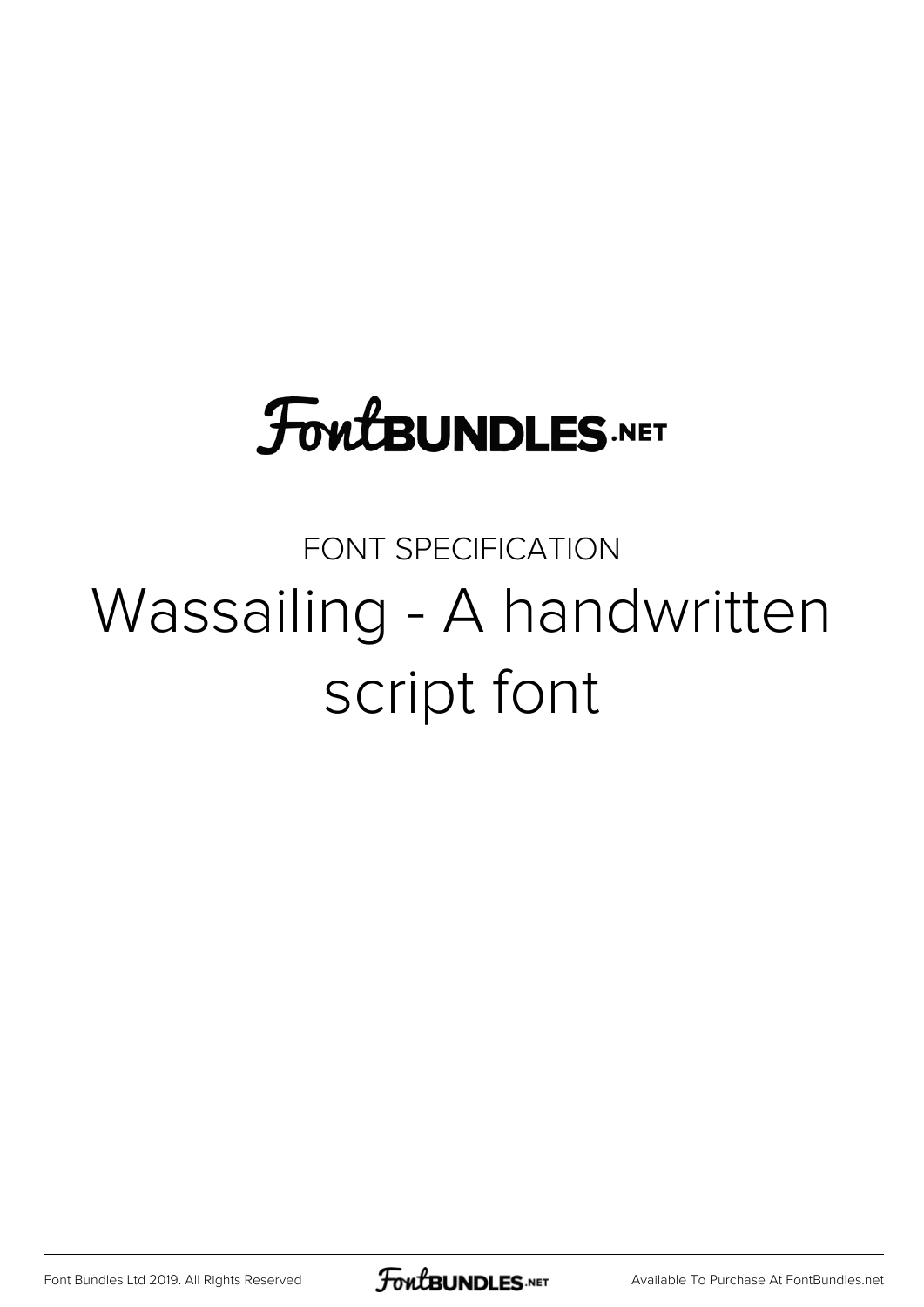## Wassailing - Regular

**Uppercase Characters** 



Lowercase Characters

abcdefghijklmnopgrs<br>tuvwxyz

Numbers 0123456789

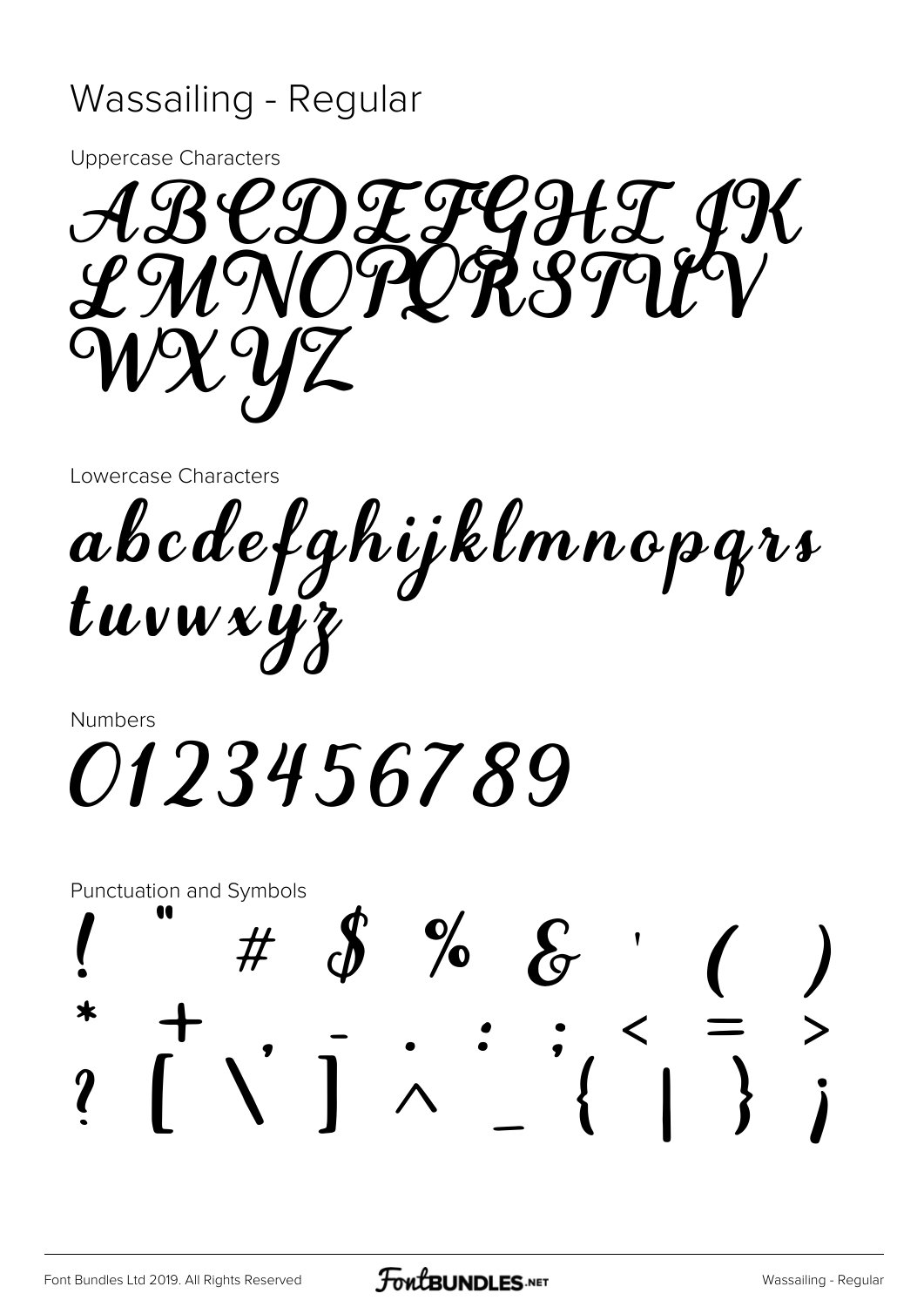

All Other Glyphs

À Á Â Ã Ä ÅÆÇ È

## É Ê Ë Ì Í Î Ï Ð Ñ Ò Ó Ô Õ Ö × Ø Ù Ú Û Ü Ý Þ ß à á â ã  $\ddot{a}$   $\dot{a}$   $\alpha$   $c$   $\dot{e}$   $\dot{e}$   $\dot{e}$   $\ddot{e}$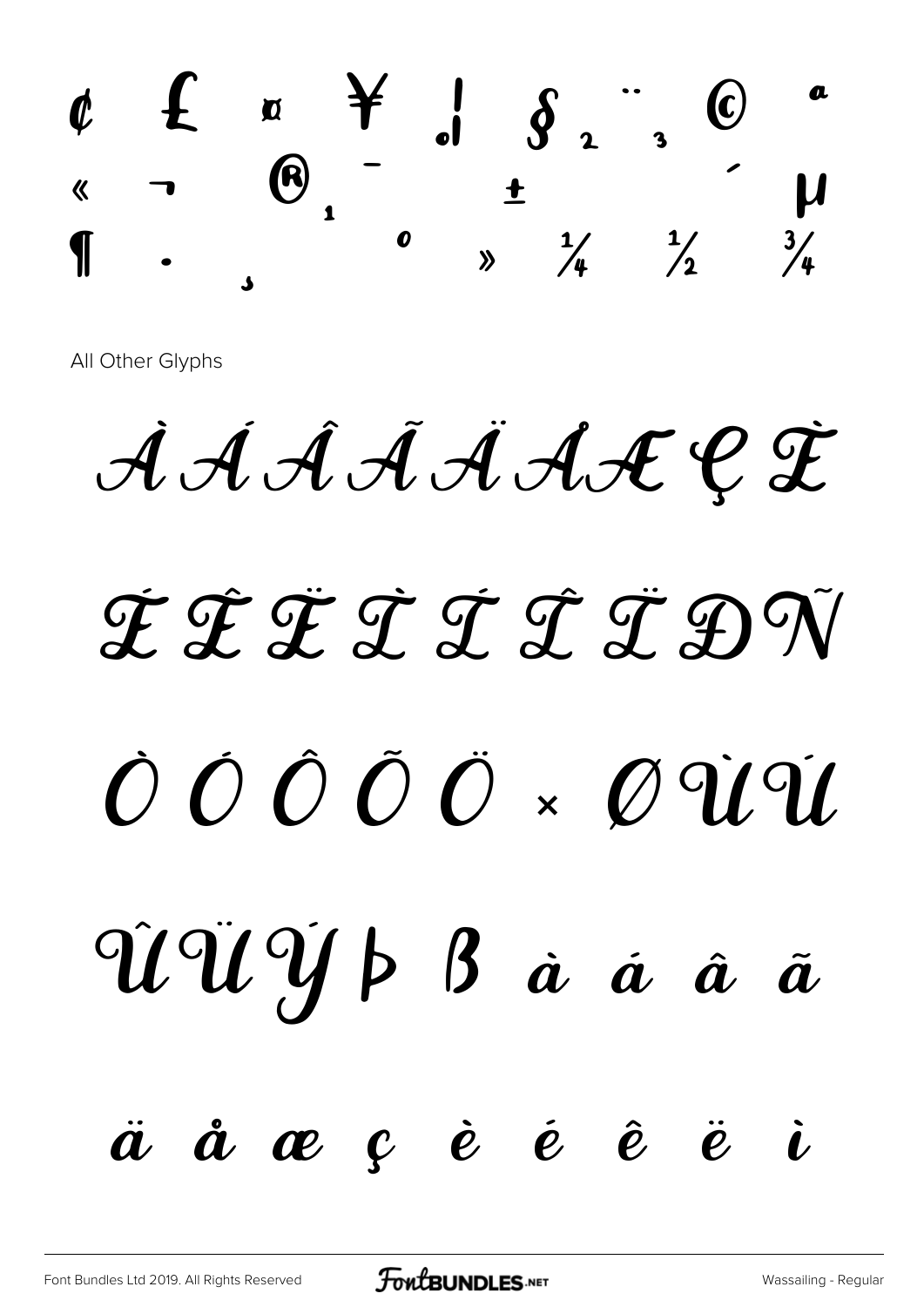í î ï ð ñ ò ó ô õ  $\ddot{\sigma}$   $\div$   $\phi$   $\dot{u}$   $\dot{u}$   $\ddot{u}$   $\ddot{u}$   $\dot{y}$   $\phi$  $\ddot{y}$   $\ddot{\theta}$   $\ddot{\theta}$   $\ddot{\phi}$   $\ddot{\phi}$   $\ddot{\phi}$   $\ddot{\phi}$   $\ddot{\phi}$   $\ddot{\phi}$   $\ddot{\phi}$   $\ddot{\phi}$ Ĉ ĉ Ċ ċ Č č Ď ď Đ đ Ē ē Ĕ ĕ Ė ė Ę ę Ě ě Ĝ ĝ Ğ ğ Ġġ Ģ  $j$  H h H  $\tilde{x}$  ī  $\bar{x}$  ī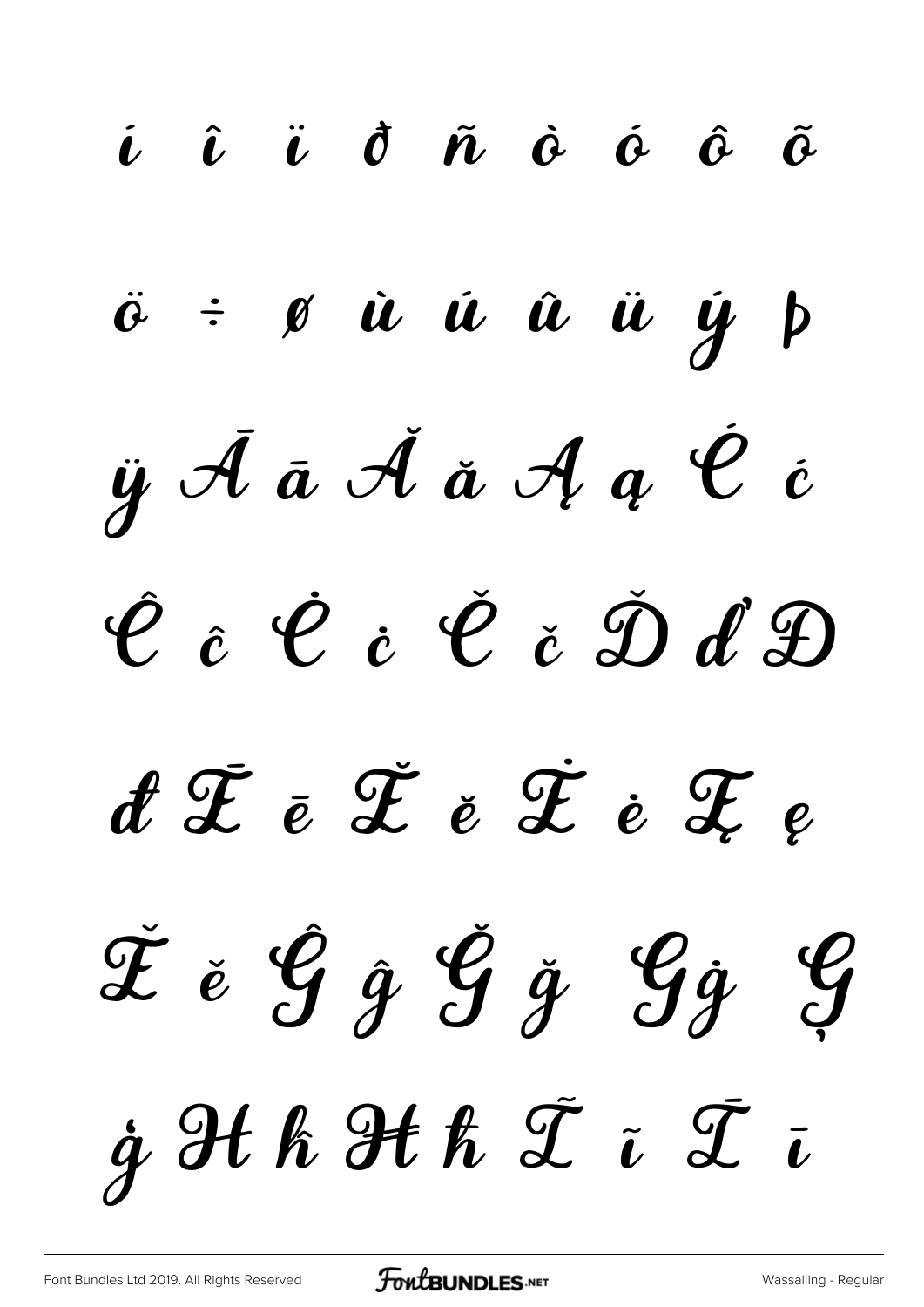TiTiTiHÿĴ j Kk Ll L C C L L l L l'N n N n N  $\v{n}$  in  $\v{O}$   $\v{o}$   $\v{O}$   $\v{o}$   $\v{O}$   $\v{c}$   $\v{O}$ œ Ĥ i Ŗ z Ř i Š i  $\hat{\mathcal{S}}$  i  $\hat{\mathcal{S}}$  i  $\hat{\mathcal{S}}$  i  $\hat{\mathcal{T}}$  t  $\check{\mathcal{T}}$ t F t Ű ű Ú ū Ű ŭ